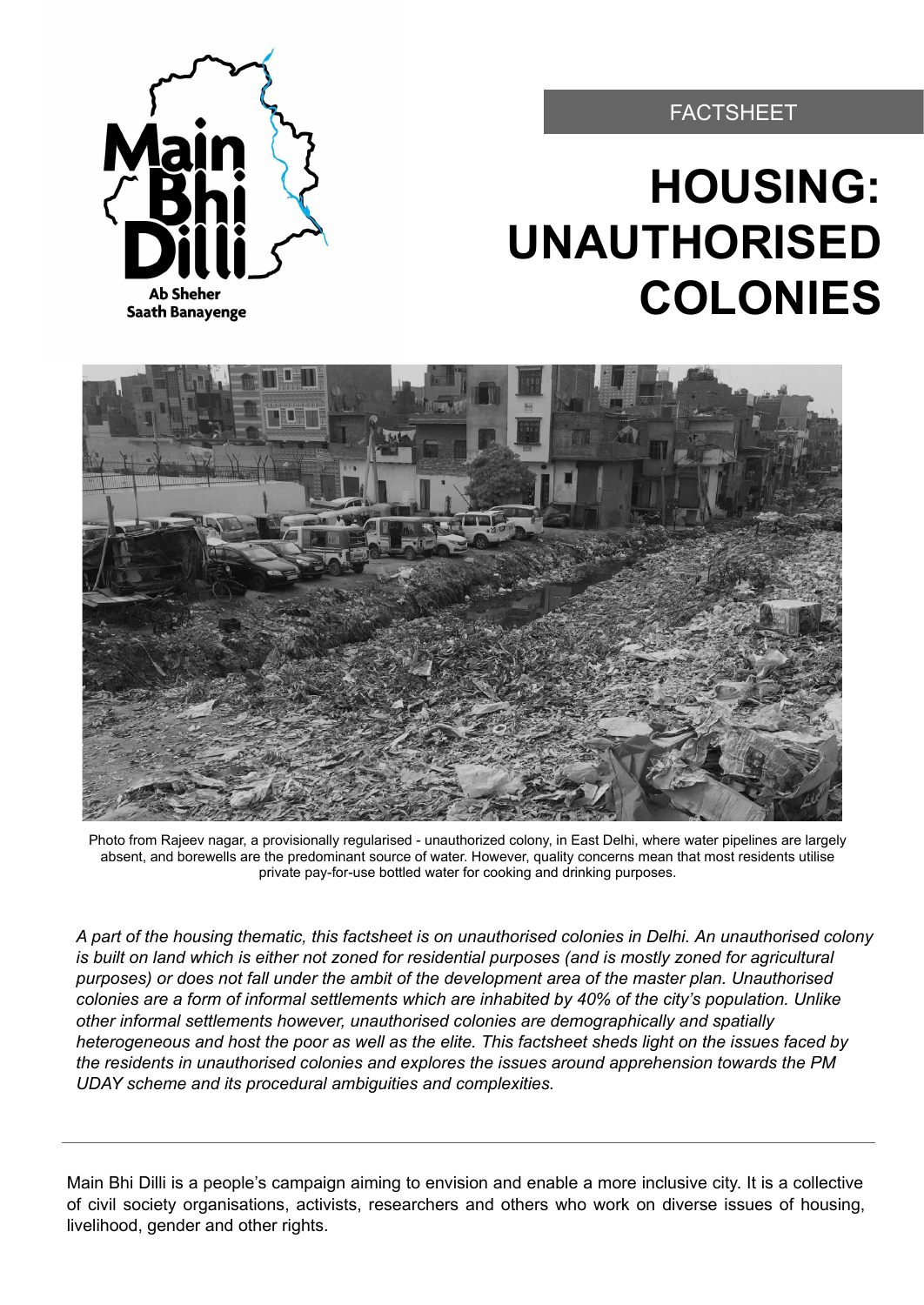## **UNAUTHORISED COLONIES IN DELHI**

## **Placeholder: Map (spatial locations of unauthorised colonies)**



The NCT of Delhi (Recognition of Property Rights of Residents in Unauthorised Colonies) Regulations, 2019 issued by DDA makes provisions for the granting of property rights to 1731 unauthorised colonies, accommodating 40 lakh citizens in Delhi. The notification grants a cut-off date of 1st June, 2014, and requires a built-up area of 50% by 1st January 2015. The notification also provides a timeline for the completion of the process (within 180 days of receiving the application), and suggests the formation of online portals, both of which will provide residents the opportunity to monitor the process and seek remedial action (within 90 days of filling the representation against rejection), where required.

Recognising the notification, Parliament passed the NCT of Delhi (Recognition of Property Rights of Residents in Unauthorised Colonies) Act, 2019 which provides a framework for recognising the property rights of persons living in unauthorised colonies in Delhi by granting rights of ownership or transfer or mortgage on the basis of Power of Attorney, Agreement to Sale, Will, Possession Letter, or any other document evidencing payment of consideration and to provide one-time relief to the residents of these UACs from Registration Charges and Stamp Duty.

The notification and legislation make provisions for property rights and grant opportunities in the pursuit of infrastructure services, housing finance, as well as the right to sell, rent, and mortgage. Such provisions also provide a heightened sense of social and economic security. DDA has commenced the process of online registration through a portal.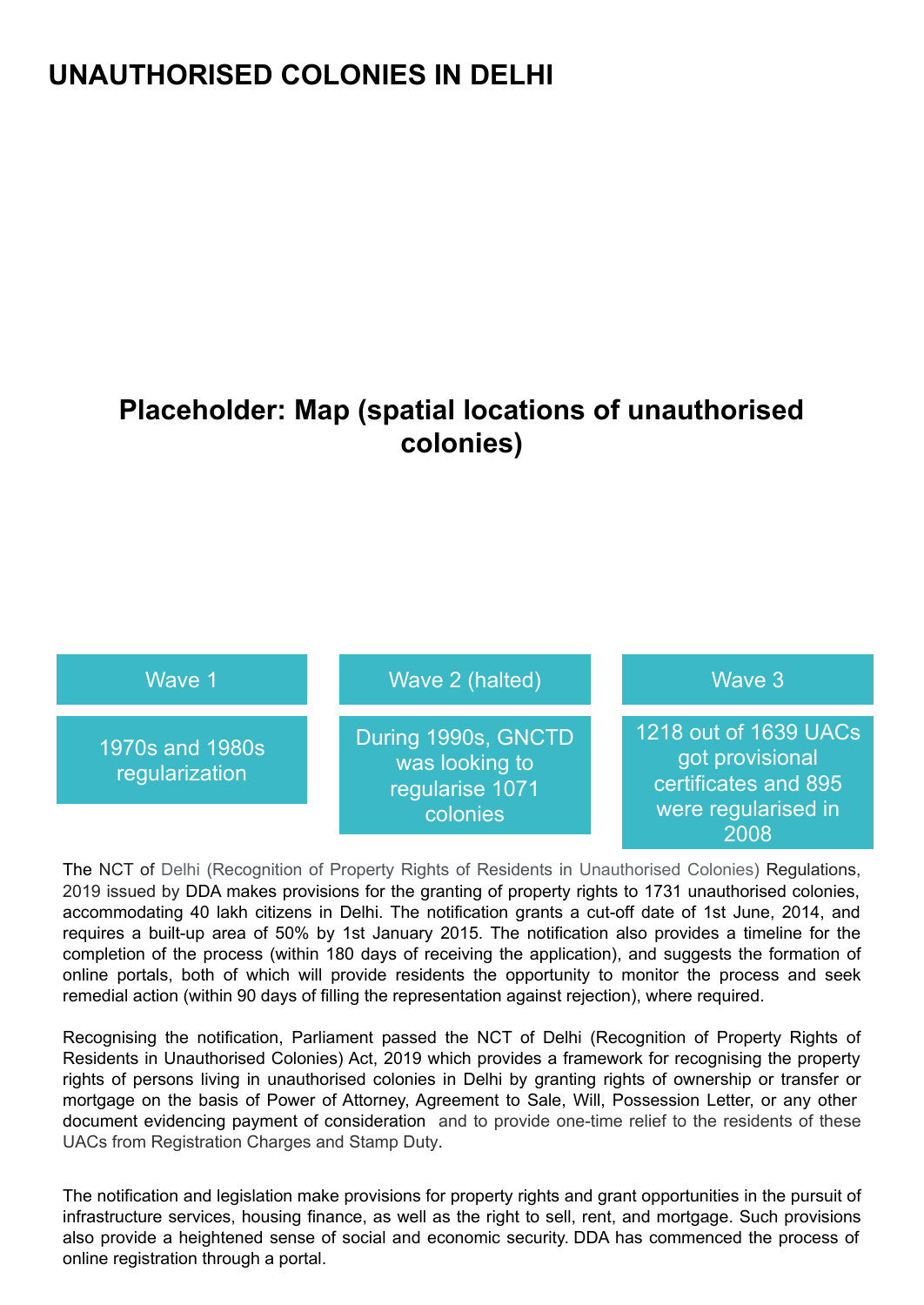## **KEY ISSUES**

#### **Delineation of Settlement Boundaries**

- About 1300 UACs have been delineated as per a notification by PTI (dated April, 20) . Maps of only 800 delineated UACs have been uploaded. Objections from 10 UACs have been filed.
- Identification of the boundary of remaining UACs and objections to be addressed.
- Solutions will have to be found for colonies which are partially eligible and partially ineligible

#### **Land use & Building norms**

- Master plans fail to mirror 1731 UACs that illegitimates any kind of repair, reconstruction in UACs and residents cannot apply for loans.
- Difficult to get clearances for layout plans

#### **Lack of Women's Ownership Rights**

- Majority of documentation in unauthorised colonies such as General Power of Attorney (GPA) is solely in the name of male members of the family.
- Lack of ownership rights for women adds a greater risk of domestic violence as well as oppression by family and society. This is a key barrier to women's economic empowerment and agency.
- During the pandemic, their vulnerability to displacement and to cope with accumulating debt due to loss of employment and income has been exacerbated.

**Unauthorised colonies** 

#### **Timeline**

- Slow pace of policy implementation; no proper timelines defined.
- Agencies lack the capacity for large-scale surveys
- Status of UACs regularised or issued PRCs in 2008
	- About 3.4 lakh registrations done so far and about 15k applications out of the expected 40 lakh population residing in UACs

### **Procedural Issues with Registration**

- Lack of awareness among residents regarding policy.
- **Technological** inaccessibility
	- Language barriers
- Inadequate helpdesks
- Clarity on development charge and inspection charge

#### **Lack of Basic Amenities and Services**

- Lack of basic infrastructure services like water, road, drainage, waste collection etc in low income unauthorised colonies.
- Residents bear additional cost to avail basic services like drinking water, waste collection etc.
- Women as the primary caretakers spend additional time in filling water, cleaning clogged drains, disposing waste etc leading to reduced working hours and economic productivity.